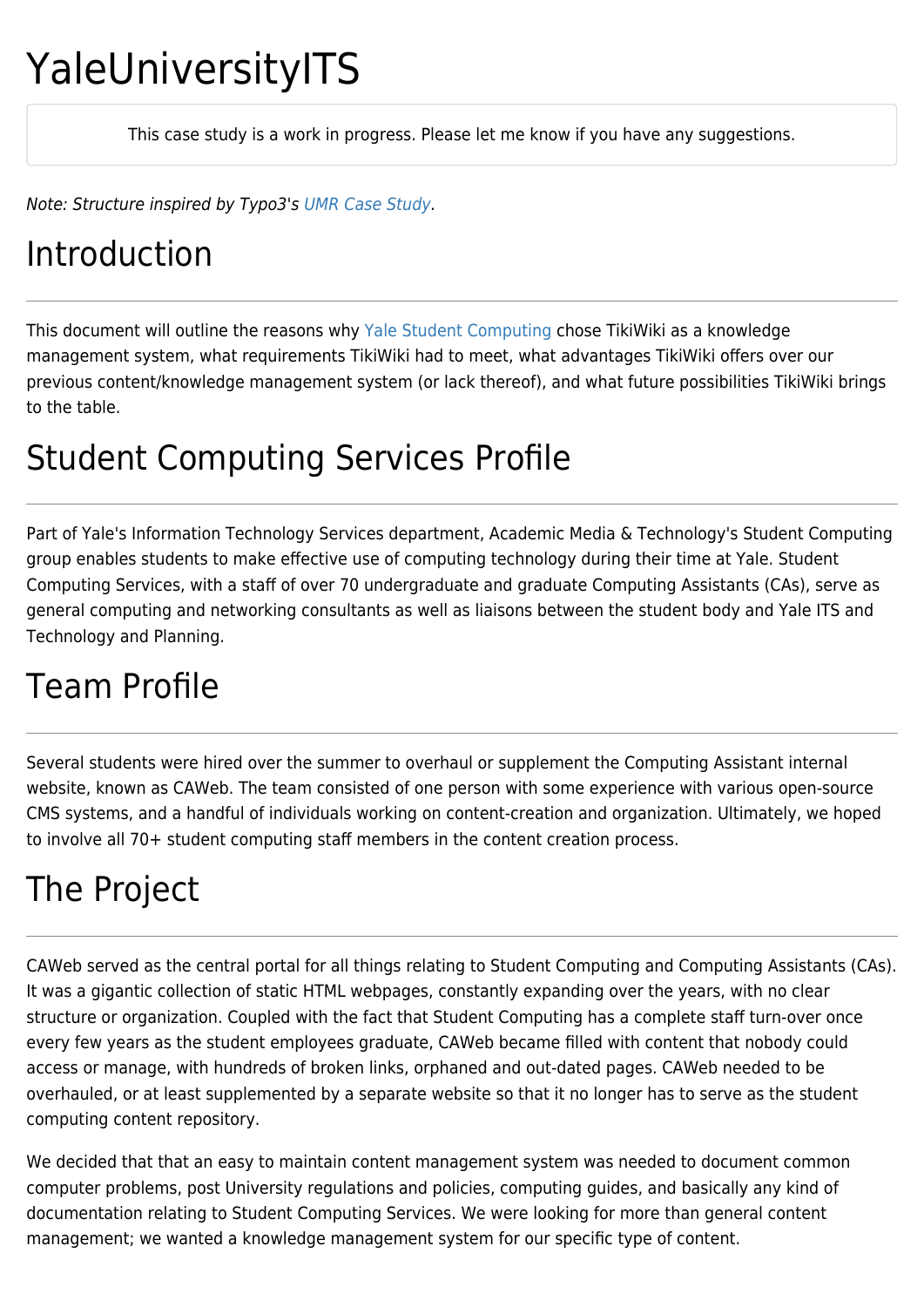For our project, TikiWiki was the perfect choice. The following is a list of features/properties that are especially useful and attractive in our case.

## Wiki

The Wiki is an extremely powerful, efficient, simple, and easy-to-organize collaborative writing tool, perfect for group documentation efforts like ours. The internal wiki referencing system is flexible, allowing us to change our structure, add and modify content with ease (as opposed to more rigid knowledgebases or static websites). File attachments allow us to upload and associate files with relevant documentation pages. Perhaps the most important of all is the wiki history feature. All changes are recorded, and all wiki pages can be rolled back. These safeguards make collective writing a much simpler and reliable process.

## CMS/Portal Functionality

TikiWiki also includes features that we have come to expect from other popular open-source CMS/Portal systems. The Article/Review publishing feature can be used to post news and announcements. The FAQ serves as a quick-and-dirty place to find answers to frequent problems and questions. The File Gallery can be used to store frequently used files like printable PDFs and virus removers. The Links Directory stores essential links to external pages. There are dozens of other useful TikiWiki features that we may or may not make use of as the site is finalized.

#### Granular Permission Control

TikiWiki provides a very detailed permission system. We envisioned at least 4 levels of users. Administrators have full control over every aspect of the site. Moderators have full control over content of the website. Privileged users have permission to create content in some areas of the site. Basic users are only allowed to view certain types of content. (Future: category based permissions?)

## Rich Core Functionality

Arguably, no other open-source CMS system is as feature-rich straight out of the box. While many other CMS systems can be extended using plugins and addons to provide similar functionality, these non-core modules are not maintained by the official development team. Unofficial modules are often unprofessionally maintained, abandoned midway, or just buggy. This is not the case with TikiWiki.

## Extendibility

Adding modules to TikiWiki is simple. We added two modules which accessed the database of our support ticket system, [Request Tracker](http://www.bestpractical.com/rt/), listing unclaimed tickets in the user's queue or tickets owned by the user. We will also implement a module that tells the user if he has not filed his payform yet.

## Project Challenges

## Interfacing with Central Authentication Service (CAS)

[Central Authentication Service](http://www.yale.edu/tp/auth/) is a Web Initial Sign-on (WebISO) system designed by Yale ITS. CAS facilitates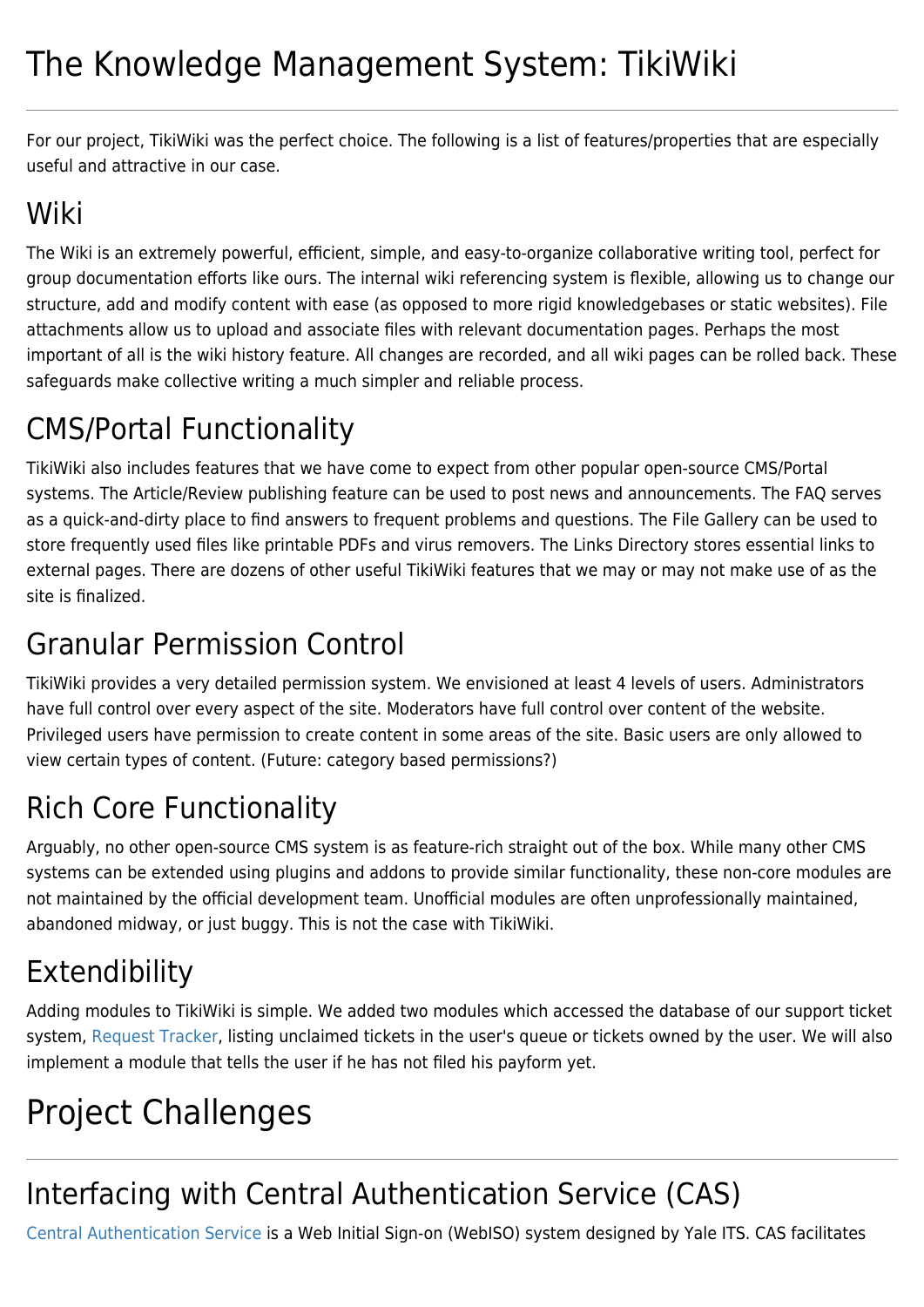single sign-on across multiple web applications and provides these web services with the ability to authenticate users without having access to their passwords. From an end-user point of view, all protected pages show a standized CAS challenge page where the user types in their NetID (a unique username of sorts assigned to everyone affiliated with Yale) and password.

Much to our delight, we were able to make TikiWiki interface with CAS without any customization. Yale ITS provides mod cas, an Apache modules that protect webpages through CAS. Since mod cas is an Apache module, it behaves like standard HTTP authentication, storing the NetID in \$ SERVER['REMOTE USER']. TikiWiki supports HTTP authentication; when a user is logged in through HTTP authentication, and the username matches one of the usernames in the TikiWiki database, TikiWiki automatically logs the user in. That way, when a user logs in through CAS, TikiWiki matches the NetID (username) of the user with a pre-created account in its database, and logs the user in.

Mid-summer, we decided to publish a public frontend for students and faculty, allowing them to view TikiWiki without logging in. This rules out mod cas, as HTTP Authentication does not allow for anonymous access of protected pages. Therefore, we had to modify the login code in TikiWiki to authenticate with CAS while allowing anonymous users. Amazingly, only one file (tiki-login.php) needed to be modified. As you can see, TikiWiki is powerful and yet easy to modify!

#### Convincing Others that Wiki is Easy

The first reaction that my colleagues had towards TikiWiki was that creating pages is too complicated. Most were expecting a more traditional knowledgebase with rigid categories where once can simple click add and type in the text for a new page. The concept of first creating a new reference from an existing page and then filling in the content for the newly referenced page was quite foreign. However, after people understood the ease of wiki syntax, coupled with TikiWiki shortcuts like double-clicking to edit a wiki page, content templates, auto-page-creations, auto-renaming, etc., the Wiki concept became very well received.

#### Some Buggy Features

We also spent considerable time working out kinks in the system, trying to reproduce bugs and filing bug reports for the TikiWiki developers. Due to our need for some cutting-edge features, we had to run the CVS branch of TikiWiki, as opposed to the release/stable branch. No doubt some of the bugs arose from constantly merging in code from CVS and our own custom modifications. Nevertheless, the TikiWiki developers are very friendly and responsive, making bug tracking and reporting a relatively painless process.

## Immediate Benefits

#### Cost

Aside from TikiWiki being a free (as in free beer) product, TikiWiki also saved us perhaps tens and hundreds of man-hours to create a similar system from scratch or modify some other CMS system to suit our needs. With TikiWiki, we were able to set up a large and complex knowledgebase within a month or two.

#### Rapid Content Creation

We have been able to create dozens of wiki pages within several weeks. The ability for many people to join in the content creation process is invaluable.